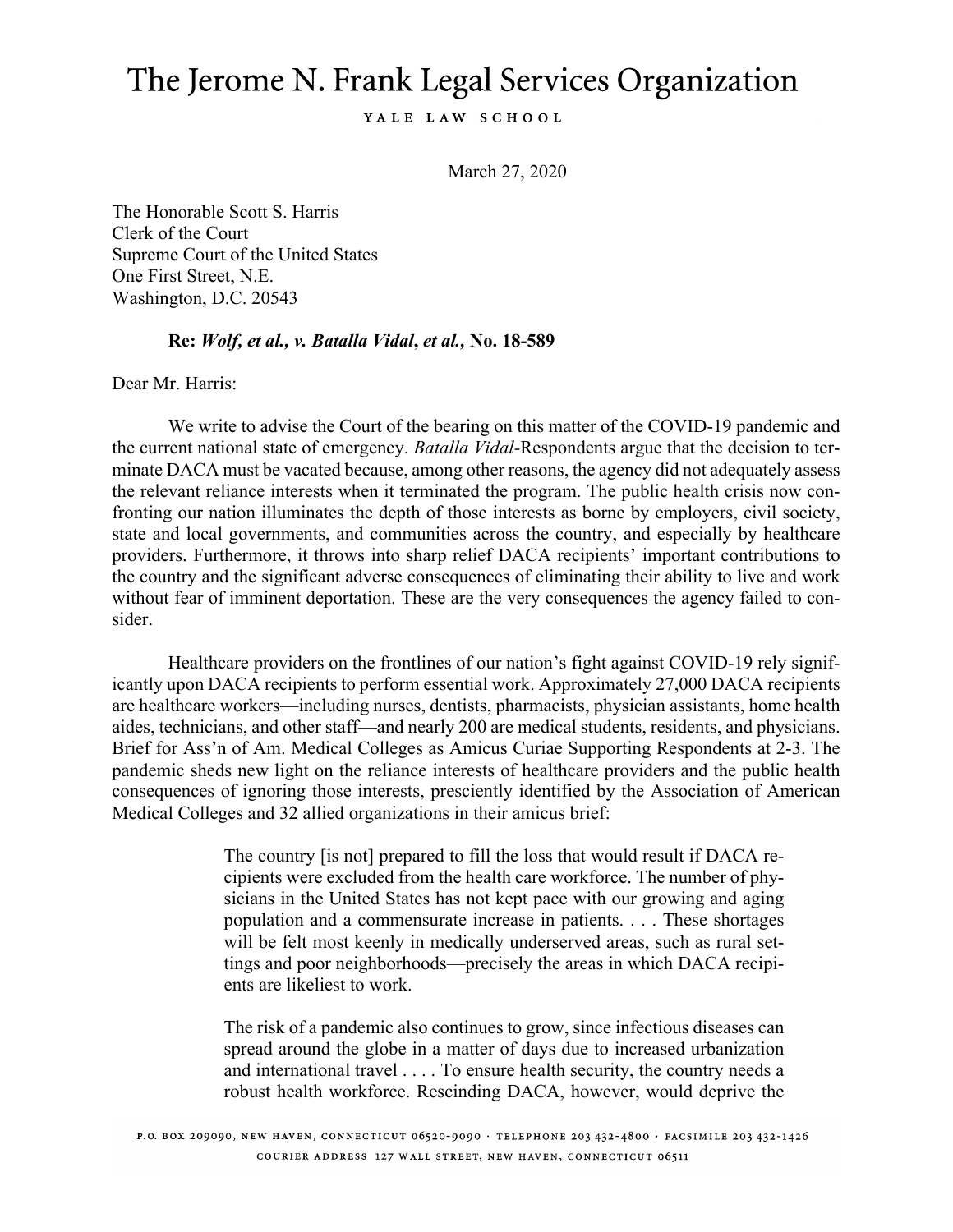public of domestically educated, well-trained, and otherwise qualified health care professionals . . . .

## *Id.* at 4-5; *see also id*. at 16-24.

The record contains additional evidence of DACA recipients' involvement in providing healthcare. For example, plaintiff-respondent Jirayut ("New") Latthivongskorn is a resident physician at the Zuckerberg San Francisco General Hospital and Trauma Center, having graduated from the University of California, San Francisco School of Medicine. J.A. at 916-931. Other DACA-recipient healthcare providers include Dr. Dalia Larios, a physician at Brigham and Women's Hospital and Massachusetts General Hospital, Brief for Nineteen Coll. and Univ. as Amicus Curiae Supporting Respondents at 17; Dr. T.W., a surgeon, Brief for SEIU, AFL-CIO, and AFSCME as Amicus Curiae Supporting Respondents at 7-9; Jesus Contreras, a Houston-area paramedic, Brief for 109 Cities, Counties, et al. as Amicus Curiae Supporting Respondents at 10; Yazmin I., a medical intern in St. Louis, Brief for United We Dream as Amicus Curiae Supporting Respondents at 15; Luis A., an intensive care nurse in Arkansas, *id.* at 26; Daniel C., a registered nurse in New Jersey, *id.* at 27; M.R., a homecare worker for the elderly in California, SEIU, AFL-CIO, and AFSCME Am. Br. at 4-5; I.T., a surgical technician in El Paso, *id.* at 15-17; and plaintiffrespondent Martín Jonathan Batalla Vidal, a physical therapist. J.A. at 909. DACA recipients are essential to protecting communities across the country endangered by COVID-19.<sup>1</sup> Termination of DACA during this national emergency would be catastrophic.2

We would appreciate your circulating this letter to Members of the Court. Furthermore, if the Court deems it appropriate, *Batalla Vidal*-Respondents would welcome the opportunity for supplemental briefing on the scope and relevance of third parties' reliance interests, including to address whether remand to the agency for reconsideration of its decision to terminate DACA is appropriate in light of the extraordinary public health emergency.

<sup>&</sup>lt;sup>1</sup> This letter addresses the effect upon relevant reliance interests of the possible elimination of DACA recipients' ability to work. But Petitioners recently have made clear that they plan to begin deporting DACA recipients if the termination of the program is upheld by this Court. On January 23, the Acting ICE Director stated, in reference to DACA recipients with final orders of removal, "If they get ordered removed, and DACA is done away with by the Supreme Court, we can actually effectuate those removal orders." Matthew Albence, Acting Dir., Immigr. & Customs Enforcement, Public Safety Media Briefing (Jan. 23, 2020). The Acting Secretary of DHS made similar statements while testifying before the Senate on March 4. *Resources and Authorities Needed to Protect and Secure the Homeland: Hearing Before the S. Comm. on Homeland Sec. and Governmental Affairs, 116th Cong. (2020)* (statement of Chad F. Wolf, Sec'y, Dep't of Homeland Sec.) ("So when we get final orders of removal, we're going to effectuate those.").

<sup>&</sup>lt;sup>2</sup> The COVID-19 pandemic also highlights DACA recipients' impact on the economy and the importance of their participation in public health measures. Millions of family members, including U.S. citizens, rely upon DACA recipients for their economic and physical well-being. Furthermore, the forbearance from immigration enforcement that DACA affords promotes compliance by DACA recipients with stay-at-home orders and facilitates safe testing and treatment for COVID-19. These steps are essential to the public health measures now being taken to slow transmission of the virus and prevent the nation's healthcare system from being overwhelmed.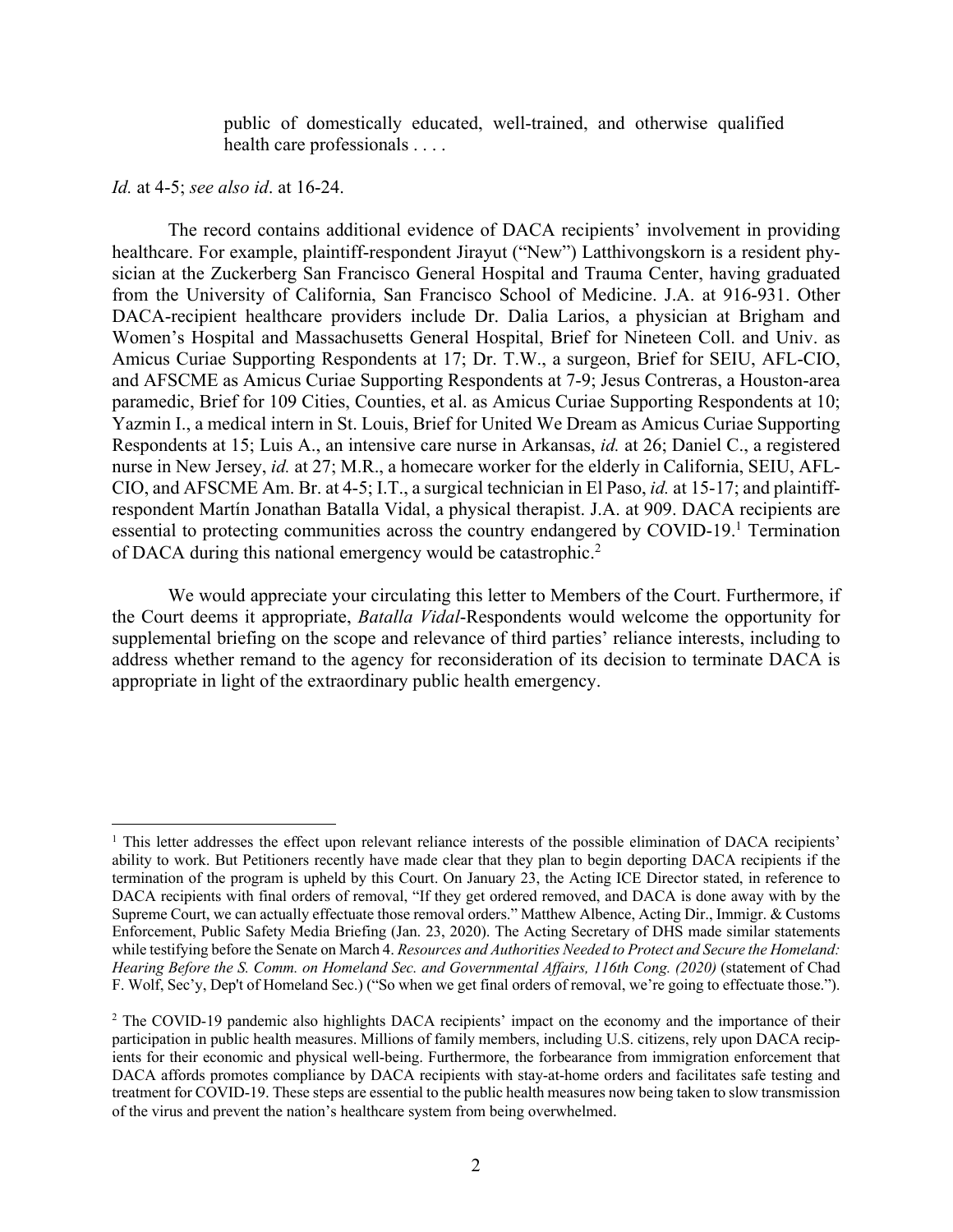Respectfully submitted,

Myva

Michael J. Wishnie *Counsel of Record for*  Batalla Vidal*-Respondents* Muneer I. Ahmad Marisol Orihuela JEROME N. FRANK LEGAL SERVICES ORGANIZATION

Trudy S. Rebert Araceli Martínez-Olguín Mayra B. Joachin NATIONAL IMMIGRATION LAW CENTER

Karen C. Tumlin Cooperating Attorney JEROME N. FRANK LEGAL SERVICES ORGANIZATION

Amy S. Taylor Paige Austin MAKE THE ROAD NEW YORK

cc: See attached service list